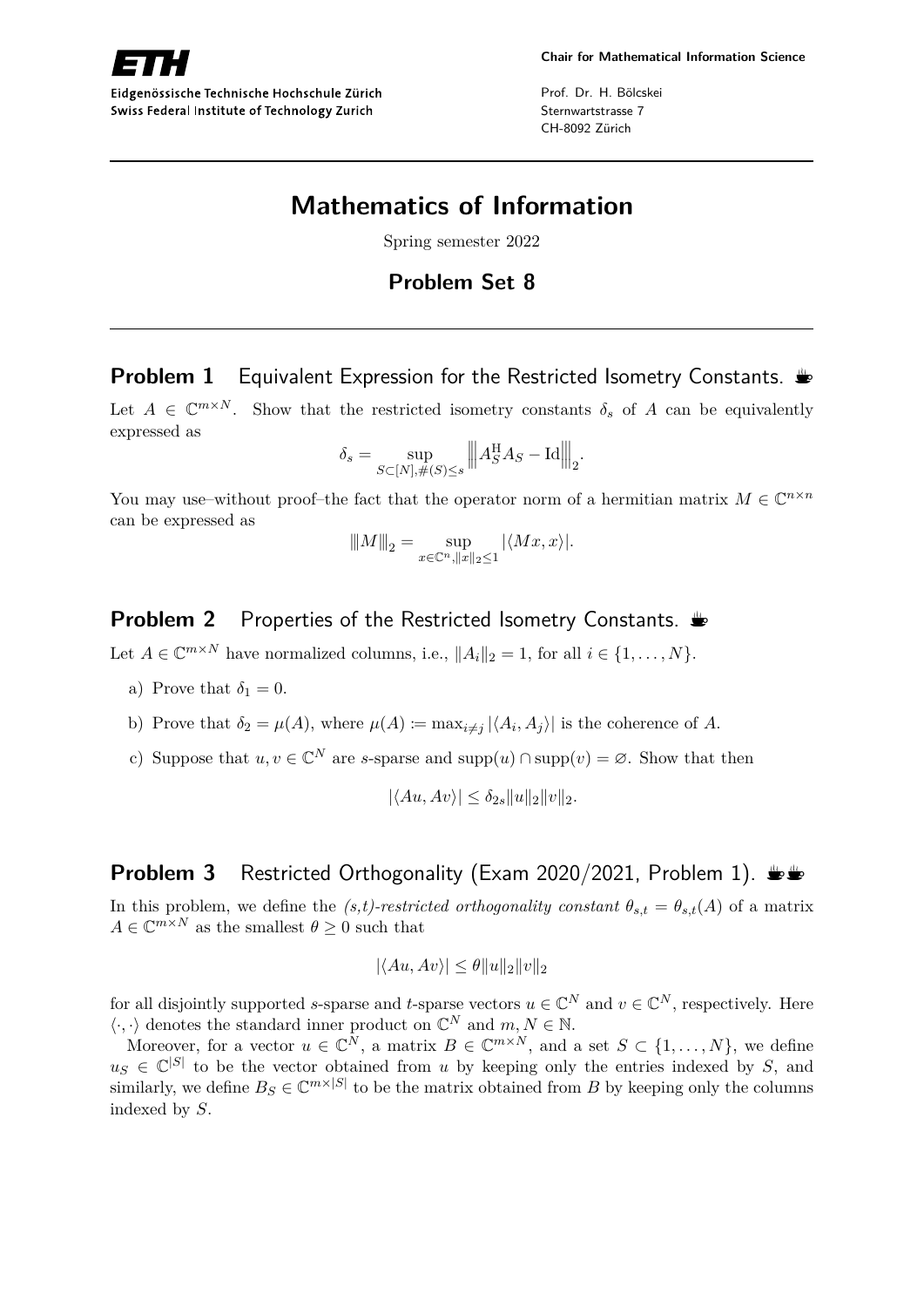a) Show that

$$
\theta_{s,t} = \max \left\{ \|A_T^H A_S\|_2 \mid S, T \subset \{1, ..., N\}, S \cap T = \emptyset, |S| \le s, |T| \le t \right\},\
$$

where  $\|\cdot\|_2$  denotes the matrix operator norm with respect to the  $\ell^2$ -norm on  $\mathbb{C}^{|S|}$ , i.e.,

$$
||A_T^H A_S||_2 := \max_{\substack{u \in \mathbb{C}^{|S|} \\ ||u||_2 \le 1}} ||(A_T^H A_S)u||_2.
$$

b) Prove the following relation between the restricted isometry constant and the restricted orthogonality constant

$$
\theta_{s,t} \le \delta_{s+t}.
$$

c) In this subproblem, we want to show that

$$
\theta_{t,r}\leq \sqrt{\frac{t}{s}}\,\theta_{s,r},
$$

where  $r, s, t \geq 1$  are such that  $t \geq s$ . To this end, let  $u \in \mathbb{C}^N$  be *t*-sparse,  $v \in \mathbb{C}^N$  *r*-sparse and *u* and *v* are disjointly supported. Furthermore, let  $T = \{j_1, j_2, \ldots, j_t\}$  denote the support set of *u* and consider the *t* subsets  $S_1, S_2, \ldots, S_t \subset T$  of cardinality *s* defined by

$$
S_i = \{j_i, j_{i+1}, \dots, j_{i+s-1}\}, \text{ for all } i \in \{1, 2, \dots, t\},
$$

where the indices are understood to be modulo *t*.

i) Show that

$$
u = \frac{1}{s} \sum_{i=1}^{t} u_{S_i}
$$
 and  $||u||_2^2 = \frac{1}{s} \sum_{i=1}^{t} ||u_{S_i}||_2^2$ .

ii) Use c)i) to establish that

$$
|\langle Au, Av \rangle| \le \sqrt{\frac{t}{s}} \,\theta_{s,r} \, \|u\|_2 \|v\|_2.
$$

#### **Problem 4** Johnson-Lindenstrauss with sub-Gaussian Matrices.  $\psi \psi$

We recall that a sub-Gaussian random variable *Z* with parameter  $\sigma > 0$  is defined as a random variable satisfying

$$
\mathbb{E}\left[e^{\lambda Z}\right] \leq e^{\frac{\lambda^2 \sigma^2}{2}}, \quad \forall \lambda \in \mathbb{R},
$$

and that a sub-Gaussian random variable *Z* with parameter 1 satisfies

$$
\mathbb{E}\left[e^{\lambda Z^2}\right] \le \frac{1}{\sqrt{1-2\lambda}}, \quad \forall \lambda \in [0, 1/2).
$$

Show that the Johnson-Lindenstrauss Lemma can be proven using sub-Gaussian matrices. More precisely, fix  $0 < \epsilon < 1$  together with *k* and *n* two integers, and let  $A \in \mathbb{R}^{k \times n}$  be a random